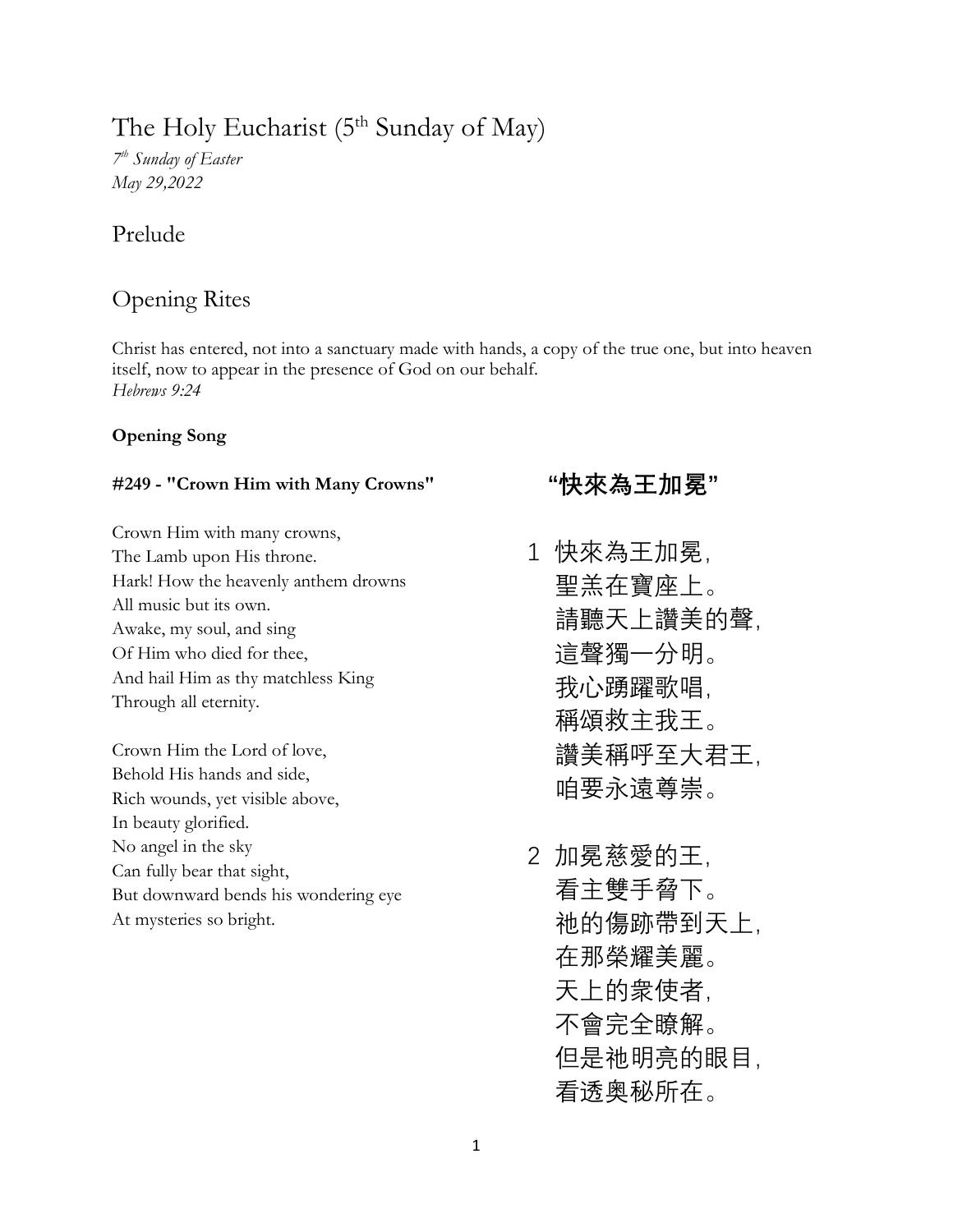Crown Him Lord of life, Who triumphed o'er the grave, Who rose victorious to the strife For those He came to save. His glories now we sing, Who died, and rose on high, Who died eternal life to bring, And lives that death may die. Amen. 3 加冕生命的王, 勝過死失權勢。 祂巳復活得着勝利, 拯救萬民免死。 今咱唱詩讚美, 救主復活升天。 從主的死咱得永生

死亡永遠離棄。阿們。

### **Greeting**

*All standing, the 1st and 5th responses should be used, the others are optional.*

- V. The Lord be with you.
- R. And also with you.
- V. I was glad when they said to me,
- R. "Let us go to the house of the Lord."
- V. O come, let us sing to the Lord;
- R. Let us shout for joy to the Almighty Savior.
- V. God is spirit.
- R. Those who worship Him must worship in spirit and in truth.
- V. Praise be to God: Father, Son, and Holy Spirit.
- R. And praise be to His kingdom now and forever.
- V. Alleluia. Christ is risen.
- R. The Lord is risen indeed. Alleluia.

### *The Celebrant may say the following prayer or any other appropriate prayer*

Almighty God, to You all hearts are open, all desires known, and from You no secrets are hid: Cleanse the thoughts of our hearts by the inspiration of Your Holy Spirit, that we may perfectly love You, and worthily magnify Your holy Name; through Christ our Lord. *Amen.*

### **Song of Praise**

*When appointed, the following hymn or some other song of praise is sung or said, all standing*

*Gloria S280* Glory to God in the highest, and peace to His people on earth.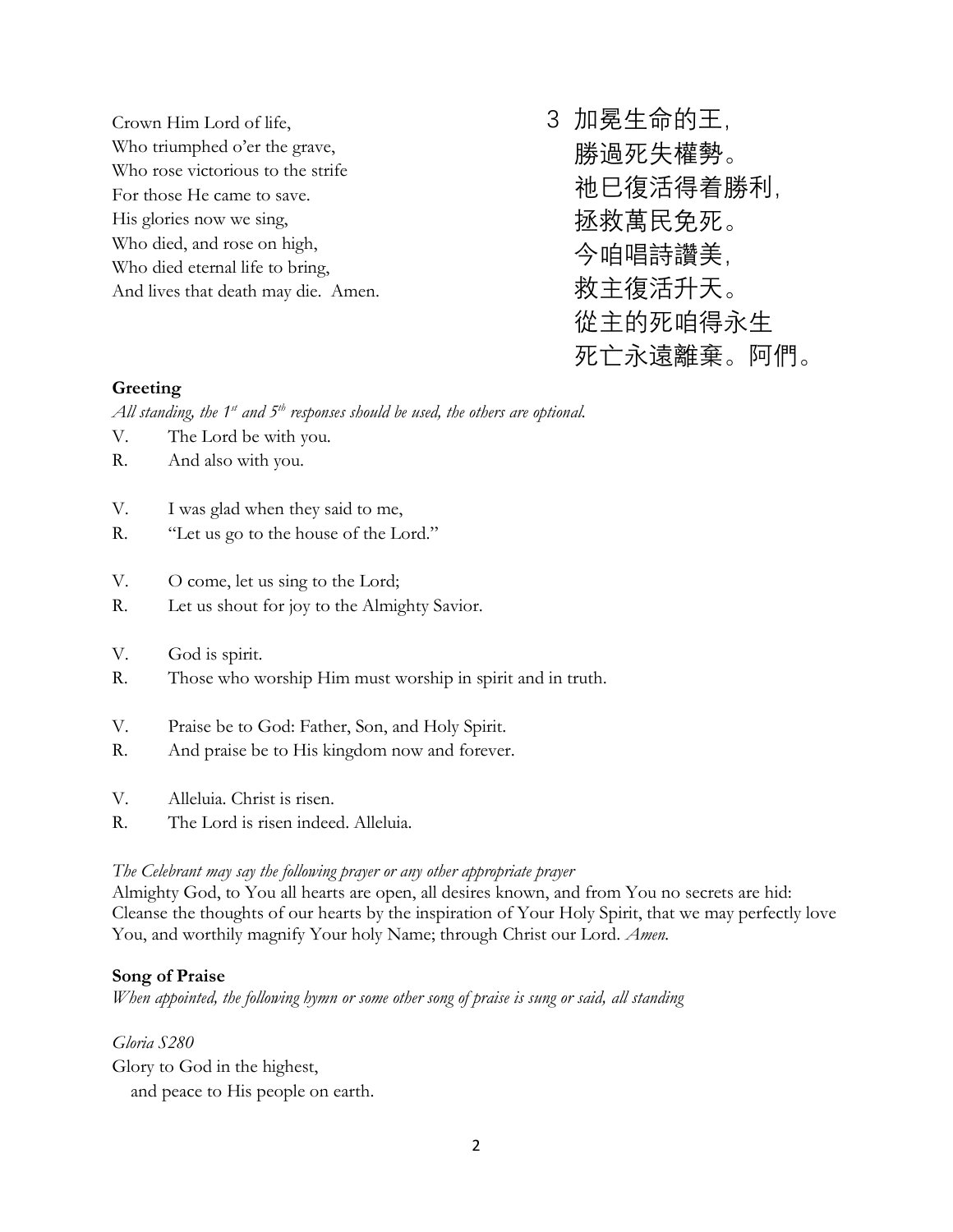Lord God, heavenly King, almighty God and Father, we worship You, we give You thanks, we praise You for Your glory.

Lord Jesus Christ, only Son of the Father, Lord God, Lamb of God, You take away the sin of the world: have mercy on us; You are seated at the right hand of the Father: receive our prayer.

For You alone are the Holy One, You alone are the Lord, You alone are the Most High, Jesus Christ, with the Holy Spirit, in the glory of God the Father. Amen.

#### **Collect of the Day**

*The Celebrant says to the people* The Lord be with you. *People* And also with you. *Celebrant* Let us pray.

#### *The Celebrant says the Collect.*

O God, the King of glory, You have exalted Your only Son Jesus Christ with great triumph to Your kingdom in heaven: Do not leave us comfortless, but send us Your Holy Spirit to strengthen us, and exalt us to that place where our Savior Christ has gone before; who lives and reigns with You and the Holy Spirit, one God , in glory everlasting. Amen. *People* Amen.

# The Liturgy of the Word

### **The Lessons**

*The people sit.* 

*Deuteronomy 32:4-9 (p.185 of Pew Bibles)* <sup>4</sup>*He is* the Rock, His work *is* perfect;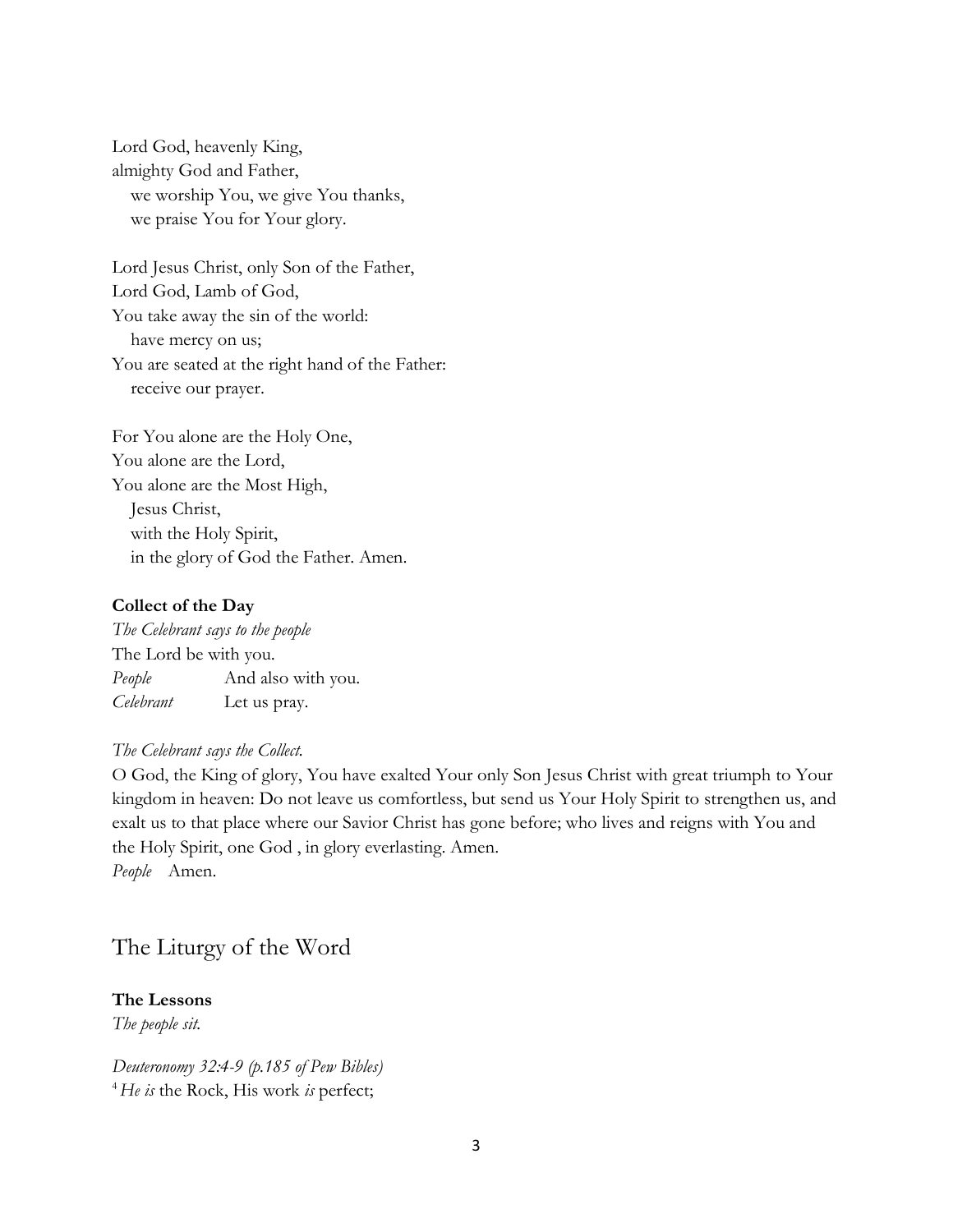For all His ways *are* justice, A God of truth and without injustice; Righteous and upright *is* He. <sup>5 "</sup>They have corrupted themselves;  *They are* not His children, Because of their blemish: A perverse and crooked generation.  ${}^{6}$ Do you thus deal with the LORD, O foolish and unwise people?  *Is* He not your Father, *who* bought you? Has He not made you and established you? <sup>7</sup> "Remember the days of old, Consider the years of many generations. Ask your father, and he will show you; Your elders, and they will tell you: <sup>8</sup>When the Most High divided their inheritance to the nations, When He separated the sons of Adam, He set the boundaries of the peoples According to the number of the children of Israel. <sup>9</sup> For the LORD's portion *is* His people; Jacob *is* the place of His inheritance.

*After each Reading, the Reader may say* The word of the Lord. *People* Thanks be to God.

### *1 Peter 5:6-11 (p.1051 of Pew Bibles)*

<sup>6</sup>Therefore humble yourselves under the mighty hand of God, that He may exalt you in due time, <sup>7</sup> casting all your care upon Him, for He cares for you. <sup>8</sup>Be sober, be vigilant; because your adversary the devil walks about like a roaring lion, seeking whom he may devour. <sup>9</sup>Resist him, steadfast in the faith, knowing that the same sufferings are experienced by your brotherhood in the world. <sup>10</sup>But may the God of all grace, who called us to His eternal glory by Christ Jesus, after you have suffered a while, perfect, establish, strengthen, and settle *you.* <sup>11</sup>To Him *be* the glory and the dominion forever and ever. Amen.

*After each Reading, the Reader may say* The word of the Lord. *People* Thanks be to God.

### **The Gospel**

*Then, all standing, the Deacon or a Priest reads the Gospel, first saying*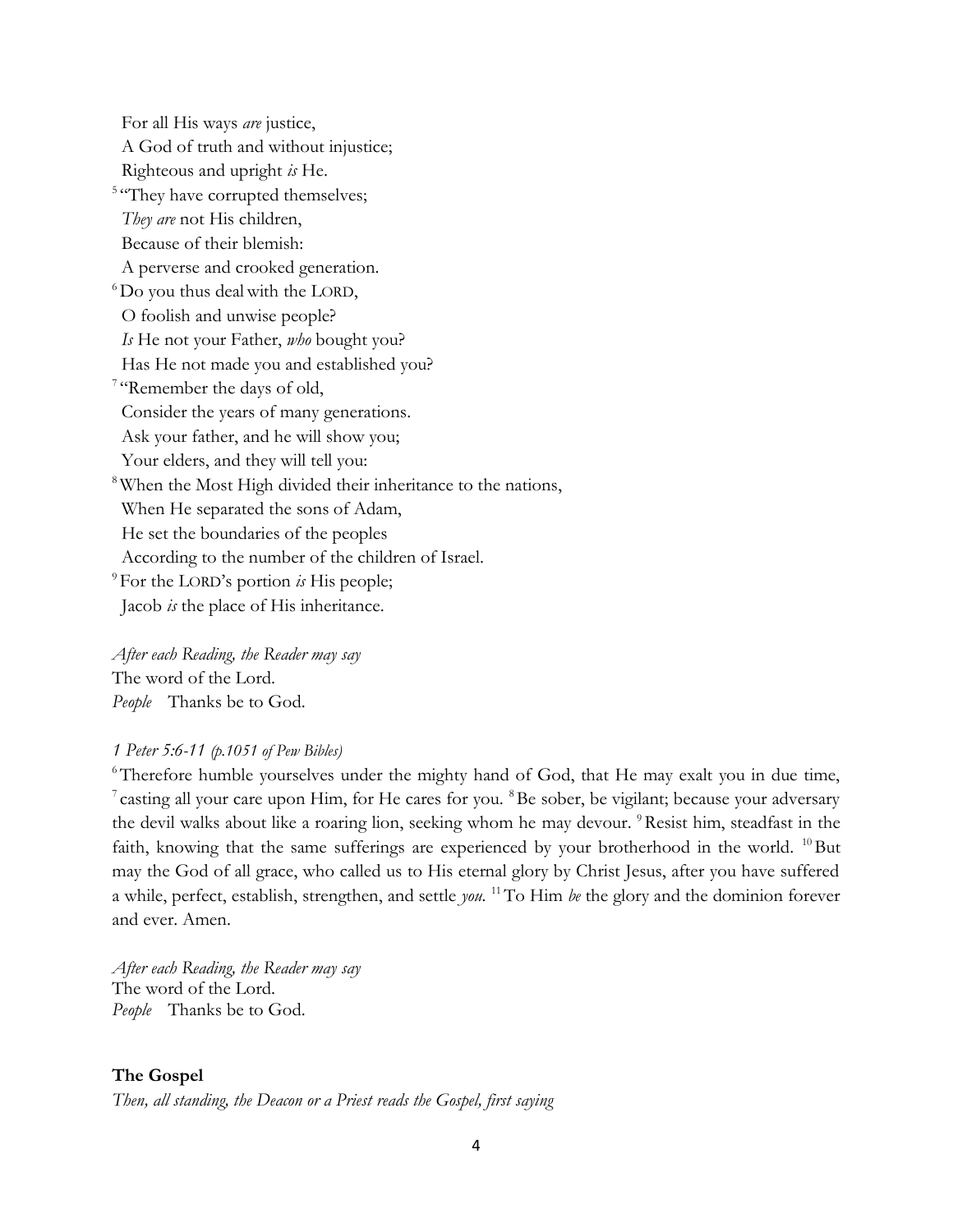The Holy Gospel of our Lord Jesus Christ according to Matthew 20:1-16. *People* Glory be to Thee, O Lord.

#### *Matthew 20:1-16 (p.852 of Pew Bibles)*

### **The Parable of the Workers in the Vineyard**

<sup>1</sup> "For the kingdom of heaven is like a landowner who went out early in the morning to hire laborers for his vineyard. <sup>2</sup>Now when he had agreed with the laborers for a denarius a day, he sent them into his vineyard. <sup>3</sup> And he went out about the third hour and saw others standing idle in the marketplace, <sup>4</sup> and said to them, 'You also go into the vineyard, and whatever is right I will give you.' And they went. <sup>5</sup> Again he went out about the sixth and the ninth hour, and did likewise. <sup>6</sup> And about the eleventh hour he went out and found others standing idle, and said to them, 'Why have you been standing here idle all day?' <sup>7</sup>They said to him, 'Because no one hired us.' He said to them, 'You also go into the vineyard, and whatever is right you will receive.' <sup>8</sup> "So when evening had come, the owner of the vineyard said to his steward, 'Call the laborers and give them *their* wages, beginning with the last to the first.'<sup>9</sup>And when those came who *were hired* about the eleventh hour, they each received a denarius. <sup>10</sup>But when the first came, they supposed that they would receive more; and they likewise received each a denarius. <sup>11</sup>And when they had received *it,* they murmured against the landowner, <sup>12</sup> saying, 'These last *men* have worked *only* one hour, and you made them equal to us who have borne the burden and the heat of the day.' <sup>13</sup>But he answered one of them and said, 'Friend, I am doing you no wrong. Did you not agree with me for a denarius? <sup>14</sup>Take *what is* yours and go your way. I wish to give to this last man *the same* as to you. <sup>15</sup> Is it not lawful for me to do what I wish with my own things? Or is your eye evil because I am good?' <sup>16</sup> So the last will be first, and the first last. Formany are called, but few chosen."

*After the Gospel, the Reader says* The Gospel of the Lord. *People* Praise be to Thee, O Christ.

#### **The Sermon by Rev. Josephus "Jebo" Banzuelo**

### **The Nicene Creed** *(p.4 of Blue Prayer Book)*

We believe in one God, the Father, the Almighty, maker of heaven and earth, of all that is, seen and unseen.

We believe in one Lord, Jesus Christ, the only Son of God, eternally begotten of the Father, God from God, Light from Light, true God from true God,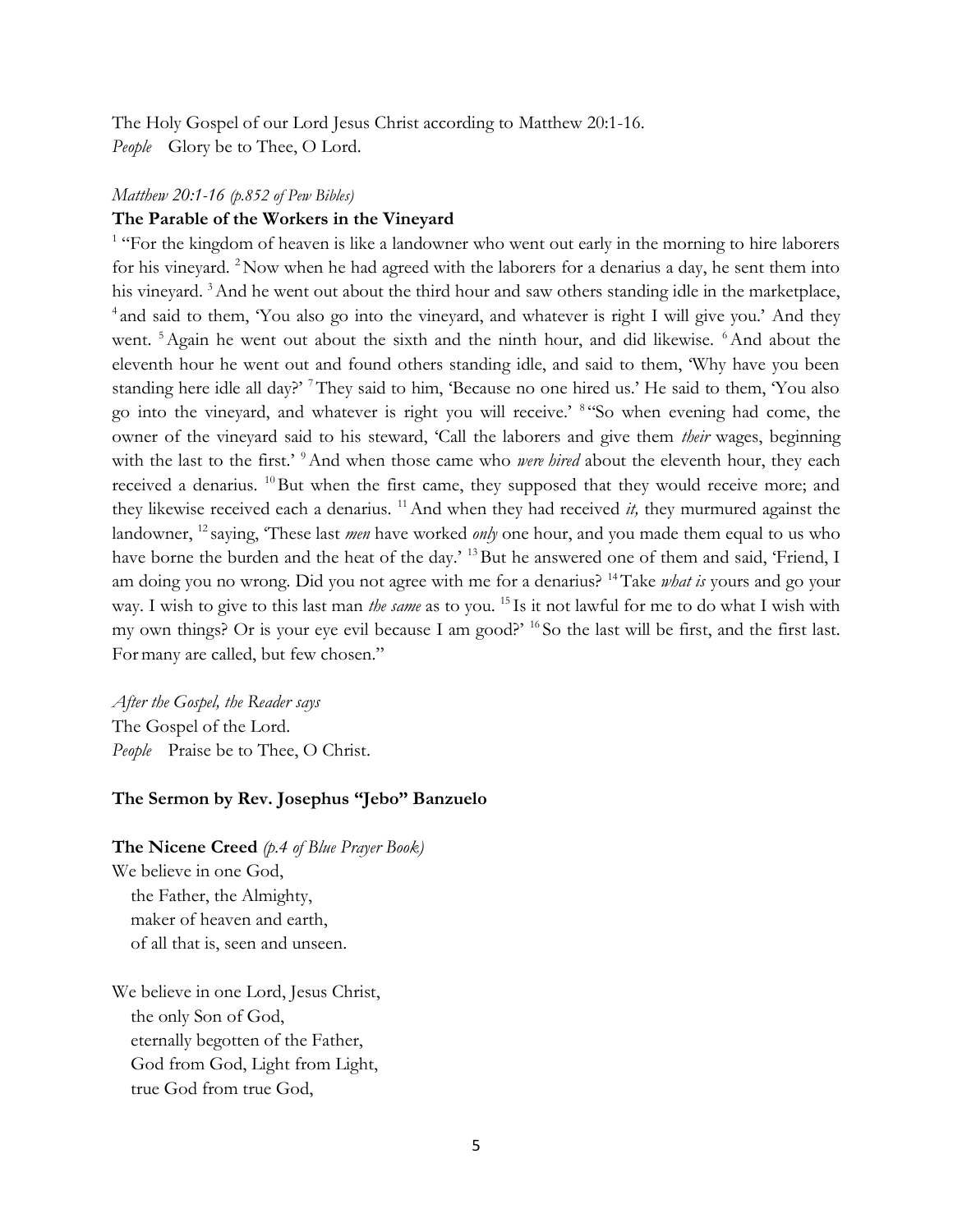begotten, not made, of one Being with the Father. Through Him all things were made. For us men and for our salvation He came down from heaven: conceived by the Holy Spirit He became incarnate from the virgin Mary, and was made man. For our sake He was crucified under Pontius Pilate; He suffered death and was buried. On the third day He rose again in accordance with the Scriptures; He ascended into heaven and is seated at the right hand of the Father. He will come again in glory to judge the living and the dead, and His kingdom will have no end.

We believe in the Holy Spirit, the Lord, the giver of life, who proceeds from the Father and the Son. With the Father and the Son He is worshiped and glorified. He has spoken through the Prophets. We believe in one holy catholic and apostolic Church. We acknowledge one baptism for the forgiveness of sins. We look for the resurrection of the dead. and the life of the world to come. Amen.

### **The Prayers of the People** *(p.5 of Blue Prayer Book)*

- V. Father, we pray for Your holy catholic Church;
- R. That we may be one.
- V. Grant that every member of the Church may truly and humbly serve You;
- R. That Your Name may be glorified by all people.
- V. We pray for all bishops, priests, and deacons;
- R. That they may be faithful ministers of Your Word and Sacraments.
- V. We pray for all who govern and hold authority in the nations of the world;
- R. That there may be justice and peace on the earth.
- V. Give us grace to do Your will in all that we undertake;
- R. That our works may find favor in Your sight.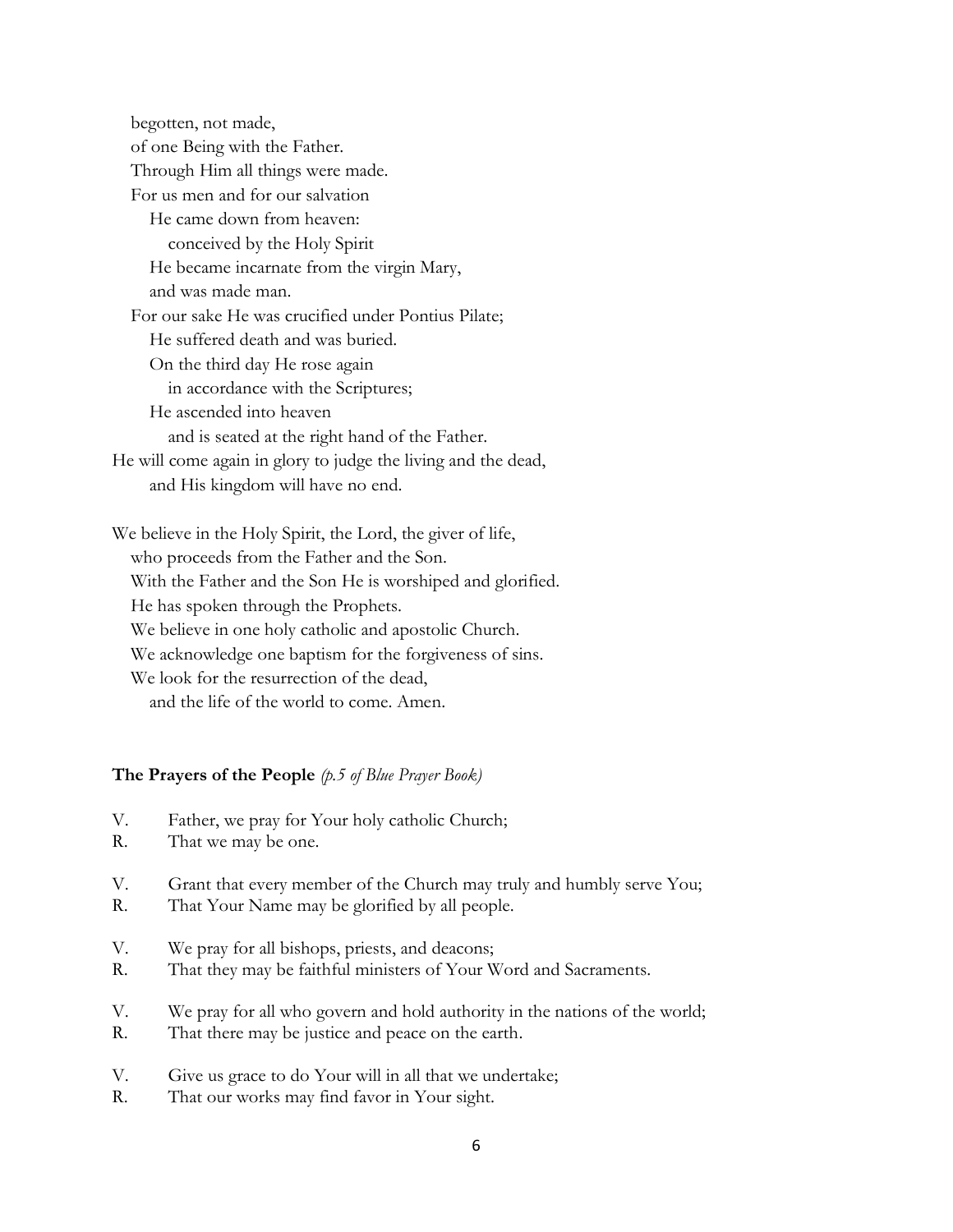- V. Have compassion on those who suffer from any grief or trouble;
- R. That they may be delivered from their distress.
- V. We praise You for Your saints who have entered into joy;
- R. May we also come to share in Your heavenly kingdom.
- V. Let us pray for our own needs and those of others.

### *Silence*

Hasten, O Father, the coming of thy kingdom; and grant that we thy servants, who now live by faith, may with joy behold thy Son at His coming in glorious majesty; even Jesus Christ, our only Mediator and Advocate. *Amen.*

## **Confession** *(p.7 of Blue Prayer Book) The Celebrant may read one of the following sentences*

If we say that we have no sin, we deceive ourselves, and the truth is not in us. But if we confess our sins, God, who is faithful and just, will forgive our sins and cleanse us from all unrighteousness. 1 John 1:8,9

*The Deacon or Celebrant says*

Let us confess our sins against God and our neighbor.

### *Minister and People*

Most merciful God, we confess that we have sinned against You in thought, word, and deed, by what we have done, and by what we have left undone. We have not loved You with our whole heart; we have not loved our neighbors as ourselves. We are truly sorry and we humbly repent. For the sake of Your Son Jesus Christ, we pray You of Your mercy: forgive what we have been, amend what we are, direct what we shall be; that we may delight in Your will, and walk in Your ways, to the glory of Your Name. Amen.

### *The Bishop, when present, or the Priest, stands and says*

Almighty God have mercy on you, forgive you all your sins through our Lord Jesus Christ, strengthen you in all goodness, and by the power of the Holy Spirit keep you in eternal life. *Amen.*

### **Prayer of Humble Access**

Most merciful Lord, we do not trust in our own merits to come to Your table, but in Your boundless grace. You have invited us to come to the table of the Kingdom of Heaven. Help us to partake of the body and blood of Your Son, Jesus Christ, that we may ever-more live in Him, and He in us. Amen.

**The Peace** *(p.9 of Blue Prayer Book) All stand. The Celebrant says to the people*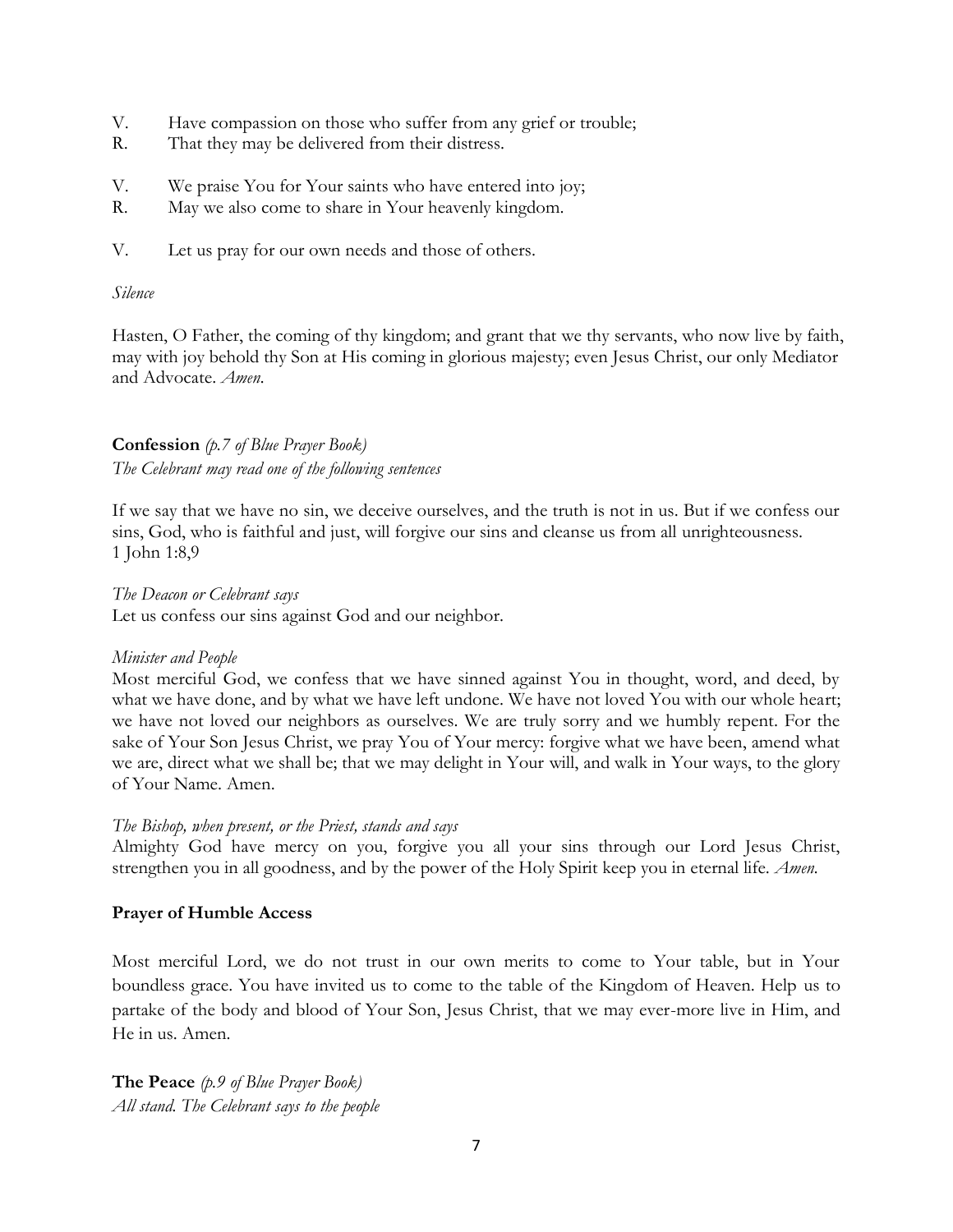Our Lord Jesus Christ says: "Peace I leave with you; my peace I give to you. Not as the world gives do I give to you."

*Celebrant* The peace of the Lord be always with you. *People* And also with you.

*The people exchange the peace of the Lord.*

## The Liturgy of the Eucharist *(pp.9-14 of Blue Prayer Book)*

### **Offertory**

But do not neglect to do good and to share what you have, for such sacrifices are pleasing to God. *Hebrews 13:14, 15*

Let us with gladness present the offerings and oblations of our life and labor to the Lord.

### **Offertory Hymn**

### **#139 - "I Am Thine, O Lord"**

I am Thine, O Lord, I have heard Thy voice, And it told Thy love to me; But I long to rise in the arms of faith And be closer drawn to Thee.

### Chorus:

Draw me nearer, nearer, nearer blessed Lord, To the cross where Thou hast died. Draw me nearer, nearer, nearer blessed Lord, To Thy precious, bleeding side.

Consecrate me now to Thy service, Lord, By the pow'r of grace divine; Let my soul look up with a steadfast hope, And my will be lost in Thine.

O the pure delight of a single hour That before Thy throne I spend, When I kneel in prayer, and with Thee, my God, I commune as friend with friend!

# **"求主時刻保守我"**

- 1 我是屬耶穌我知衪愛我, 衪的大恩講不盡, 求主的愛疼時刻保守我, 常與祢相近相親。
- 和:求主奇妙的愛,時刻保守我, 無離開主的身邊, 求主奇妙的愛, 時刻保守我, 永遠在主的身邊。
- 2 今我把本身完全歸給主, 求主分別我做聖, 在主的身邊盡心服事主, 永遠做主的差用。
- 3 靠主的功勞我得着永活, 主寶血給我洗清, 主的恩極深主的愛極大, 我要報答主恩情。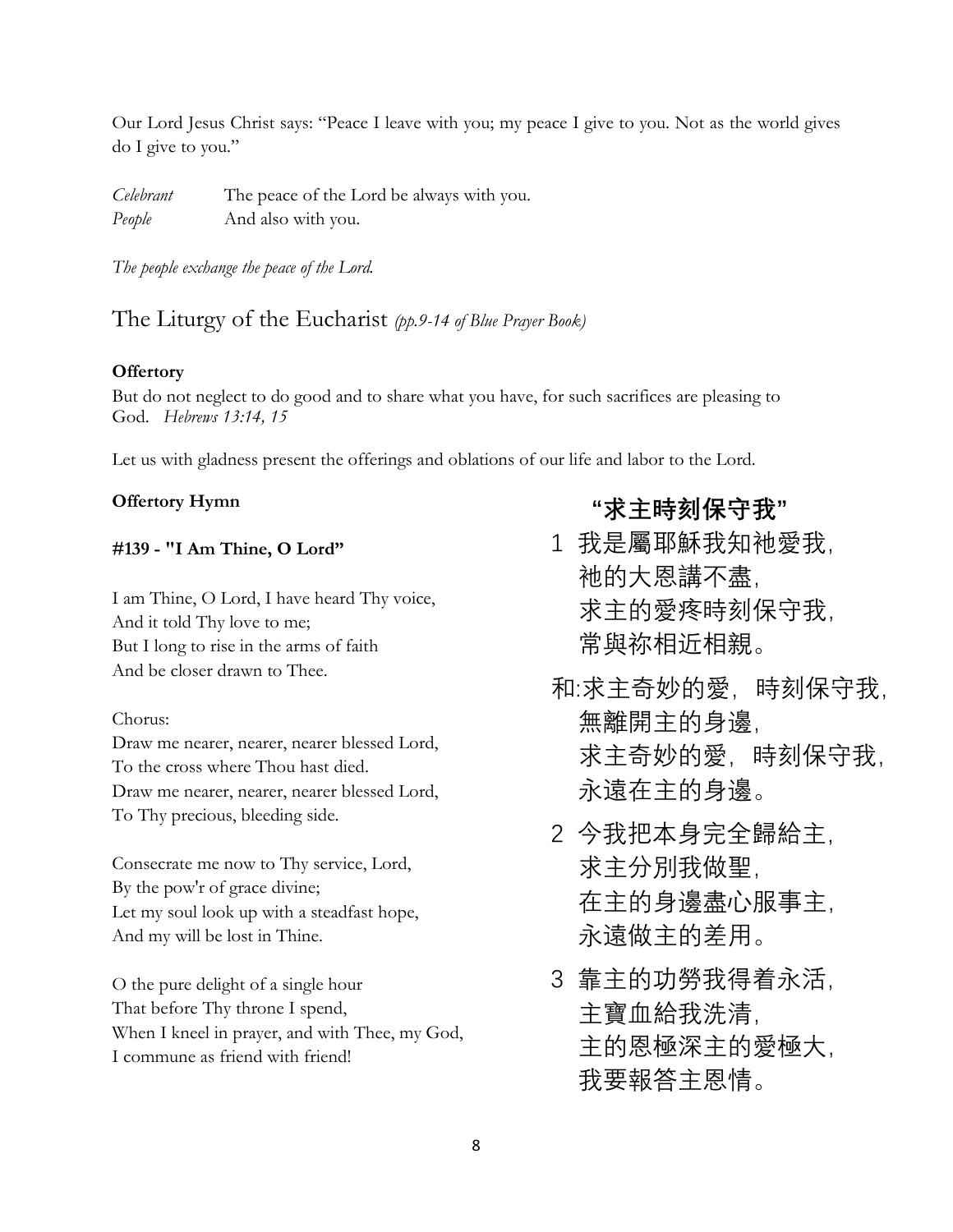### *After the offerings are collected, the people sing*

All things come of Thee, O Lord. And of Thine own have we given Thee. Amen.

### **The Great Thanksgiving**

*Eucharistic Prayer The people remain standing. The Celebrant, whether bishop or priest, faces them and sings or says*

|           | The Lord be with you.                      |
|-----------|--------------------------------------------|
| People    | And also with you.                         |
| Celebrant | Lift up your hearts.                       |
| People    | We lift them up to the Lord.               |
| Celebrant | Let us give thanks to the Lord our God.    |
| People    | It is right to give Him thanks and praise. |

### *Then, facing the Holy Table, the Celebrant proceeds*

It is right, and a good and joyful thing, always and everywhere to give thanks to You, Father Almighty, Creator of heaven and earth.

### *Here a proper preface is sung or said on all Sundays, and on other occasions as appointed.*

Therefore we praise You, joining our voices with Angels and Archangels and with all the company of heaven, who for ever sing this hymn to proclaim the glory of Your Name:

*Celebrant and People* Holy, Holy, Holy, Lord, God of hosts, heaven and earth are full of Thy glory. Glory be to Thee, O Lord Most High! Amen.

### *The people stand or kneel.*

#### *Then the Celebrant continues*

Holy and gracious Father: In Your infinite love You made us in Your image, and, when we fell into sin and become subject to evil and death, You, in Your mercy, sent Jesus Christ, Your only and eternal Son, to share our human nature, to live and die as one of us. He stretched out His arms upon the cross, and offered Himself, in obedience to Your will, a perfect sacrifice for all mankind, to reconcile us to You, the God and Father of all.

*At the following words concerning the bread, the Celebrant is to hold it, or to lay a hand upon it; and at the words concerning the cup, to hold or place a hand upon the cup and any other vessel containing wine to be consecrated.*

On the night He was betrayed, our Lord Jesus Christ took bread; and when He had given thanks to You, He broke it, and gave it to His disciples, and said, "Take, eat: This is my Body, which is given for you. Do this for the remembrance of me."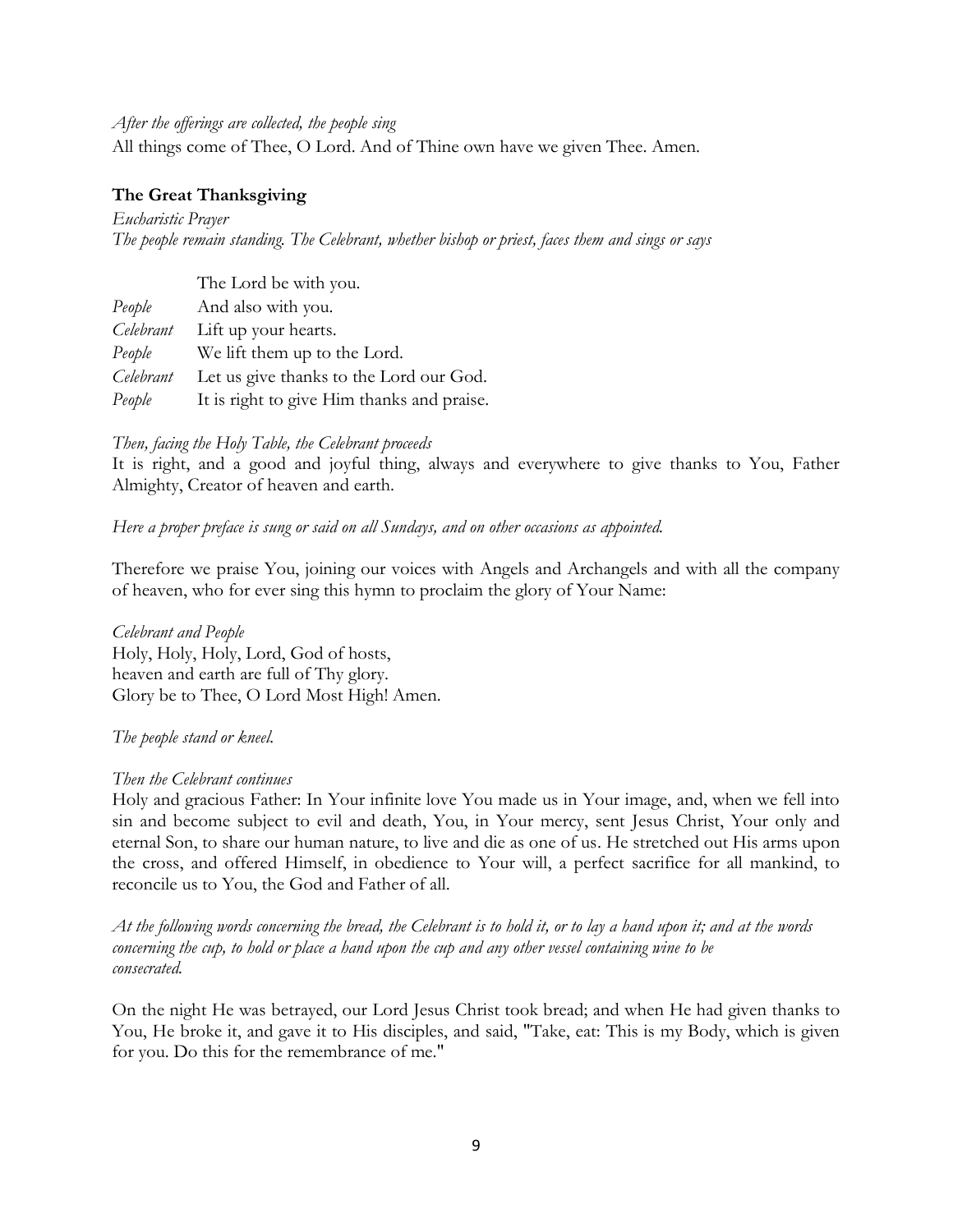After supper He took the cup of wine; and when He had given thanks, He gave it to them, and said, "Drink this, all of you: This is my Blood of the new Covenant, which is shed for you and for many for the forgiveness of sins. Whenever you drink it, do this for the remembrance of me."

Therefore, we proclaim the mystery of faith:

### *Celebrant and People* Christ has died. Christ is risen. Christ will come again.

### *The Celebrant continues*

We celebrate the memorial of our redemption, O Father, in this sacrifice of praise and thanksgiving and we offer You these gifts, recalling His death, resurrection, and ascension.

Sanctify them by Your Holy Spirit to be for Your people the Body and Blood of Your Son, the holy food and drink of new and unending life in Him. Sanctify us also that we may faithfully receive this holy Sacrament, and serve You in unity, constancy, and peace; and at the last day bring us with all Your saints into the joy of Your eternal kingdom.

All this we ask through Your Son Jesus Christ. All honor and glory is Yours, Almighty Father, now and forever. *Amen.*

As our Savior Christ has taught us, we now pray,

Our Father, who art in heaven, hallowed be Thy Name, Thy kingdom come, Thy will be done, on earth as it is in heaven. Give us this day our daily bread. And forgive us our trespasses, as we forgive those who trespass against us. And lead us not into temptation, but deliver us from evil. For Thine is the kingdom, and the power, and the glory, for ever and ever. Amen.

### **The Breaking of the Bread**

- V. We break this bread to share in the body of Christ.
- R. Though we are many, we are one body, because we all share in one bread.

### *Facing the people, the Celebrant says the following Invitation*

The Gifts of God for the People of God. Take them in remembrance that Christ died for you, and feed on Him in your hearts by faith, with thanksgiving.

*The ministers receive the Sacrament in both kinds, and then immediately deliver it to the people.*

*The Bread and the Cup are given to the communicants with these words* The Body (Blood) of our Lord Jesus Christ keep you in everlasting life. [*Amen.*]

*After Communion, the Celebrant says* Let us pray.

*Celebrant and People*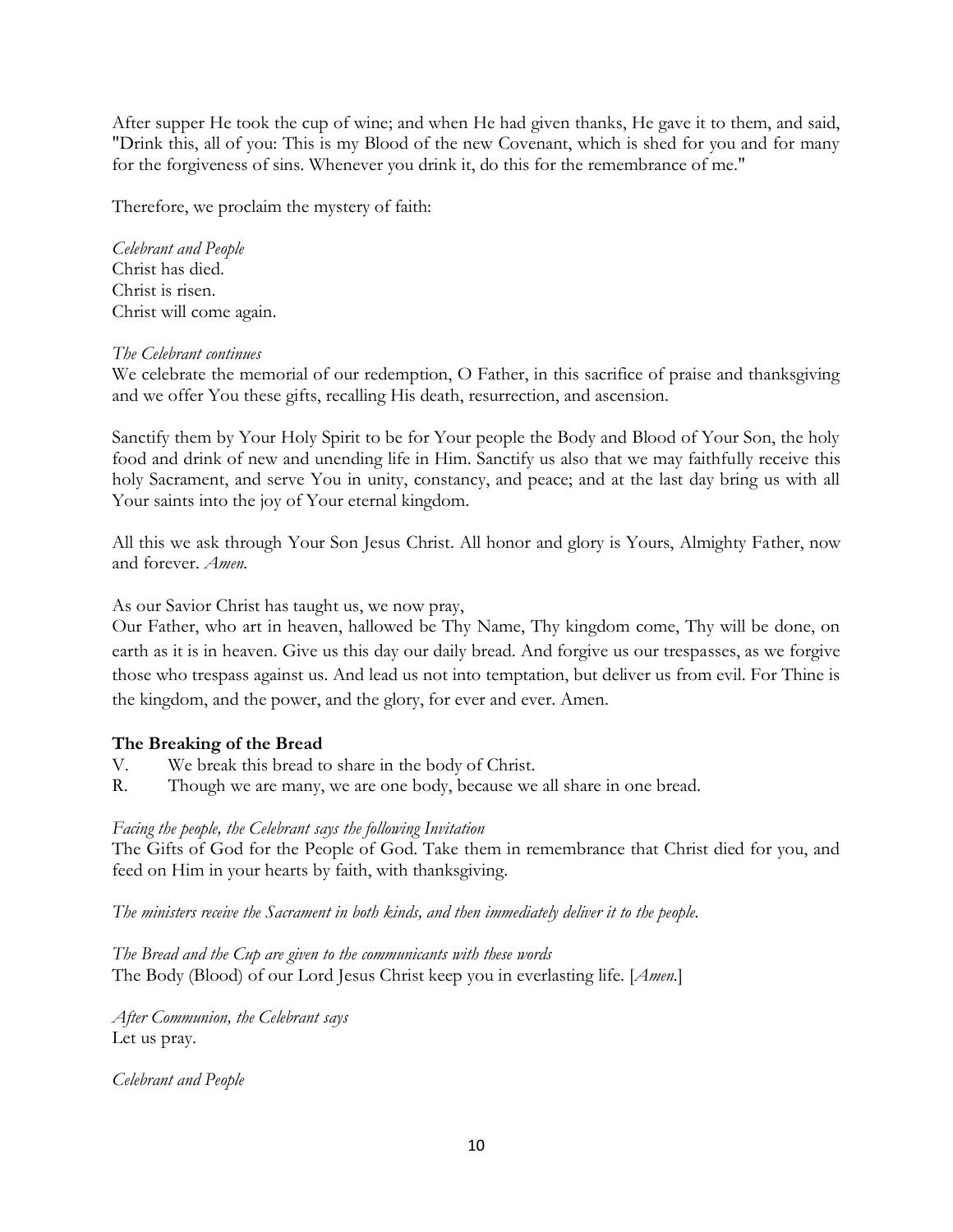Eternal God, heavenly Father, You have graciously accepted us as living members of Your Son our Savior Jesus Christ, and You have fed us with spiritual food in the Sacrament of His Body and Blood. Send us now into the world in peace, and grant us strength and courage to love and serve You with gladness and singleness of heart; through Christ our Lord. Amen.

### **The Blessing**

### *The Bishop, when present, or the Priest, may bless the people with the following*

Now to God who is able to do exceedingly, abundantly above all that we ask or think, according to the power that works in us, to Him be glory in the Church by Christ Jesus throughout all ages, world without end; and the blessing of God Almighty, the Father, the Son, and the Holy Spirit be amongst you, and remain with you always. Amen.

### *The threefold amen follows.*

### **Announcements**

- 1. Please be mindful that starting next Sunday (June 5), our Sunday worship service will begin at 8:30AM.
- 2. Next Sunday is also our Youth Induction Service for Joy Fellowship and Young People's Fellowship, we encourage everyone to attend and witness as we prepare and bless our young leaders and servers for the ministry the Lord has entrusted to each of them.

**"清早去撒好種"**

### **Closing Hymn**

| #213 - "Bringing In The Sheaves"                                                                                                                                                                                                        | 1 清早去撒好種,                                                               |
|-----------------------------------------------------------------------------------------------------------------------------------------------------------------------------------------------------------------------------------------|-------------------------------------------------------------------------|
| Sowing in the morning,<br>sowing seeds of kindness,<br>Sowing in the noontide<br>and the dewy eve;<br>Waiting for the harvest,<br>and the time of reaping,<br>We shall come rejoicing,<br>bringing in the sheaves.                      | 用慈悲和虔誠,<br>中午去撒好種,<br>下午也無停.<br>當忍耐至禾熟.<br>寬心等候收成,<br>將要歡喜吟詩,<br>五穀收回來。 |
| Chorus:<br>Bringing in the sheaves,<br>bringing in the sheaves,<br>We shall come rejoicing,<br>bringing in the sheaves,<br>Bringing in the sheaves,<br>bringing in the sheaves,<br>We shall come rejoicing,<br>bringing in the sheaves. | 和:五穀收回來,<br>五穀收回來,<br>將要歡喜吟詩.<br>五穀收回來,<br>五穀收回來,<br>五穀收回來.<br>將要歡喜吟詩,  |
|                                                                                                                                                                                                                                         | 五穀收回來。                                                                  |